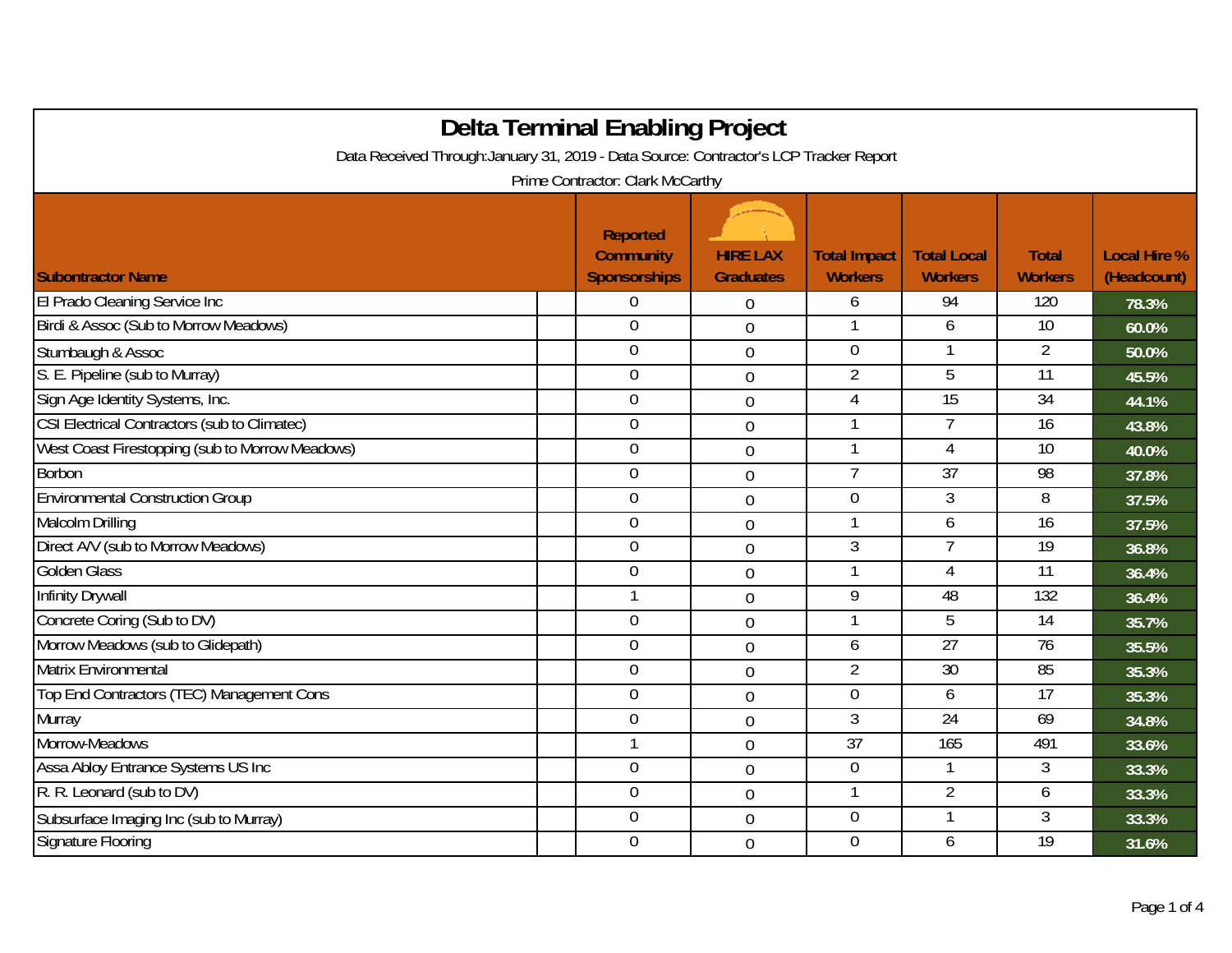| Delta Terminal Enabling Project                                                                                            |                  |                |                  |                 |                 |       |  |
|----------------------------------------------------------------------------------------------------------------------------|------------------|----------------|------------------|-----------------|-----------------|-------|--|
| Data Received Through: January 31, 2019 - Data Source: Contractor's LCP Tracker Report<br>Prime Contractor: Clark McCarthy |                  |                |                  |                 |                 |       |  |
|                                                                                                                            |                  |                |                  |                 |                 |       |  |
| PCI (sub to Murray)                                                                                                        | $\overline{0}$   | $\overline{0}$ | $\overline{0}$   | 5               | $\overline{16}$ | 31.3% |  |
| Rutherford Inc (sub to Infinity)                                                                                           | $\overline{0}$   | $\overline{0}$ | $\overline{2}$   | 4               | 13              | 30.8% |  |
| Bragg Crane as (Sub to ADF)                                                                                                | $\overline{0}$   | $\overline{0}$ | 4                | 12              | 40              | 30.0% |  |
| Penhall                                                                                                                    | $\theta$         | $\mathbf 0$    |                  | 8               | 27              | 29.6% |  |
| Building Electronic Controls (sub to Morrow Meadows)                                                                       | $\mathbf 0$      | $\overline{0}$ | $\boldsymbol{0}$ | 5               | $\overline{18}$ | 27.8% |  |
| Dean Visosky Contractors, Inc. dba DV Contractors, Inc.                                                                    | $\overline{0}$   | $\overline{0}$ | $\mathbf{1}$     | 9               | 33              | 27.3% |  |
| Critchfield Mechanical, Inc. of Southern California (CMI)                                                                  | $\theta$         | $\overline{0}$ | 3                | $\overline{28}$ | 106             | 26.4% |  |
| Commercial Scaffolding (sub to Infinity Drywall)                                                                           | $\overline{0}$   | $\overline{0}$ | $\mathbf 0$      | 3               | $\overline{12}$ | 25.0% |  |
| Letner Roofing (aka Danny Letner)                                                                                          | $\overline{0}$   | $\mathbf 0$    | $\overline{2}$   | $\overline{10}$ | 40              | 25.0% |  |
| O C Vacuum Inc (sub to SE Pipeline)                                                                                        | $\boldsymbol{0}$ | $\overline{0}$ | $\mathbf 0$      | -1              | 4               | 25.0% |  |
| P.S. Development Corp dba Comet Electric                                                                                   | $\overline{0}$   | $\overline{0}$ | $\overline{0}$   | $\overline{2}$  | 8               | 25.0% |  |
| PCI                                                                                                                        | 5                | $\overline{0}$ | $\overline{18}$  | 47              | 189             | 24.9% |  |
| <b>McCarthy Building Companies</b>                                                                                         | $\overline{0}$   | $\overline{0}$ | $\overline{2}$   | 14              | 57              | 24.6% |  |
| Cosco Fire Protection, Inc. - Sprinkler                                                                                    | $\mathbf 0$      | $\overline{0}$ | $\overline{0}$   | 5               | $\overline{21}$ | 23.8% |  |
| <b>Badger Daylighting</b>                                                                                                  | $\overline{0}$   | $\mathbf 0$    | $\mathbf 0$      | 3               | 13              | 23.1% |  |
| Pacific Architectural Woodworking                                                                                          | $\mathbf 0$      | $\overline{0}$ | 1                | 3               | $\overline{13}$ | 23.1% |  |
| PCI (sub to CMI)                                                                                                           | $\overline{0}$   | $\overline{0}$ | $\overline{0}$   | 5               | 22              | 22.7% |  |
| RJ&J (sub to Morrow Meadows)                                                                                               | $\theta$         | $\overline{0}$ | $\mathbf{1}$     | 4               | $\overline{19}$ | 21.1% |  |
| <b>Traffic Management</b>                                                                                                  | $\overline{0}$   | $\overline{0}$ | 1                | 4               | $\overline{20}$ | 20.0% |  |
| <b>ISEC</b>                                                                                                                | $\mathbf{1}$     | $\mathbf{1}$   | $\overline{2}$   | $\overline{14}$ | 77              | 18.2% |  |
| <b>Bragg Crane</b>                                                                                                         | $\overline{1}$   | $\overline{0}$ | 4                | $\overline{15}$ | 83              | 18.1% |  |
| Western Industrial Contractors (sub to Glidepath)                                                                          | $\overline{0}$   | $\mathbf 0$    | 3                | 11              | 63              | 17.5% |  |
| Air Balance Co (sub to CMI)                                                                                                | $\overline{0}$   | $\overline{0}$ | $\overline{0}$   | $\mathbf{1}$    | $\overline{7}$  | 14.3% |  |
| Brundage Bone Concrete Pumping dba JLS Concrete Pumping (sub to DV)                                                        | $\mathbf 0$      | $\overline{0}$ | $\overline{0}$   | -1              |                 | 14.3% |  |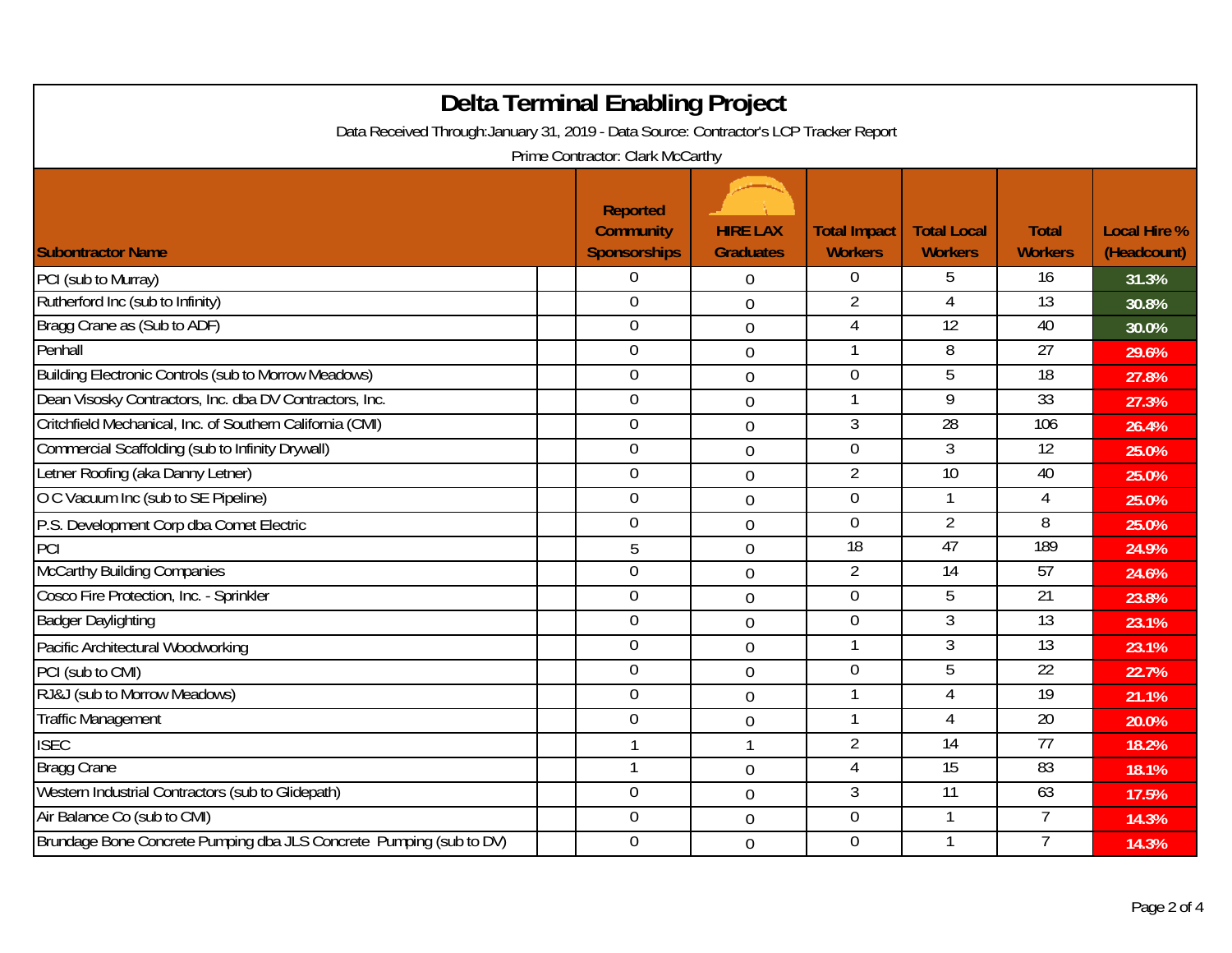| <b>Delta Terminal Enabling Project</b>                                                                                     |                |                |                |                |                 |       |  |
|----------------------------------------------------------------------------------------------------------------------------|----------------|----------------|----------------|----------------|-----------------|-------|--|
| Data Received Through: January 31, 2019 - Data Source: Contractor's LCP Tracker Report<br>Prime Contractor: Clark McCarthy |                |                |                |                |                 |       |  |
|                                                                                                                            |                |                |                |                |                 |       |  |
| Commercial Scaffolding of CA Inc.                                                                                          | $\overline{0}$ | 0              | $\Omega$       | $\mathbf{1}$   | 8               | 12.5% |  |
| Paramount Tile, Inc.                                                                                                       | $\overline{0}$ | $\overline{0}$ | $\overline{0}$ | 4              | 32              | 12.5% |  |
| The Rouse Company (MS Rouse)                                                                                               | $\overline{0}$ | $\overline{0}$ | $\overline{0}$ | 5              | 40              | 12.5% |  |
| <b>OTIS</b>                                                                                                                | $\overline{0}$ | $\mathbf 0$    | $\mathbf{1}$   | 3              | 25              | 12.0% |  |
| Martin Integrated                                                                                                          | $\overline{0}$ | $\mathbf 0$    | $\overline{0}$ | $\overline{2}$ | $\overline{17}$ | 11.8% |  |
| Climatec, LLC (sub to CMI)                                                                                                 | $\mathbf 0$    | $\overline{0}$ | $\mathbf 0$    | $\mathbf{1}$   | 11              | 9.1%  |  |
| <b>Concrete Coring Company</b>                                                                                             | $\mathbf 0$    | $\mathbf 0$    | $\overline{0}$ | $\mathbf{1}$   | 11              | 9.1%  |  |
| <b>Western Paving Contractors</b>                                                                                          | $\mathbf 0$    | $\overline{0}$ | $\Omega$       | $\mathbf{1}$   | $\overline{13}$ | 7.7%  |  |
| <b>Clark Construction Group</b>                                                                                            | $\overline{0}$ | $\overline{0}$ | $\overline{0}$ | $\overline{0}$ | $\overline{2}$  | 0.0%  |  |
| Connor Concrete Cutting & Coring (sub to CMAJV)                                                                            | $\mathbf 0$    | $\mathbf 0$    | $\mathbf{0}$   | $\overline{0}$ | $\mathbf 1$     | 0.0%  |  |
| Connor Concrete Cutting & Coring (Sub to CMI)                                                                              | $\mathbf 0$    | $\overline{0}$ | $\overline{0}$ | $\overline{0}$ | 7               | 0.0%  |  |
| Connor Concrete Cutting & Coring (Sub to Morrow Meadows)                                                                   | $\overline{0}$ | $\overline{0}$ | $\overline{0}$ | $\Omega$       | $\overline{9}$  | 0.0%  |  |
| Connor Concrete Cutting & Coring (Sub to Murray)                                                                           | $\mathbf 0$    | $\overline{0}$ | $\mathbf 0$    | $\overline{0}$ | 9               | 0.0%  |  |
| Connor Concrete Cutting & Coring (Sub to RJ&J)                                                                             | $\overline{0}$ | $\mathbf 0$    | $\overline{0}$ | $\overline{0}$ | 4               | 0.0%  |  |
| Digital Decora (sub to ISEC)                                                                                               | $\overline{0}$ | $\overline{0}$ | $\mathbf{0}$   | $\overline{0}$ | $\overline{3}$  | 0.0%  |  |
| <b>Exsell Sales (sub to Comet)</b>                                                                                         | $\overline{0}$ | $\mathbf 0$    | $\mathbf 0$    | $\overline{0}$ | 3               | 0.0%  |  |
| Glow Electric (sub to Cosco)                                                                                               | $\mathbf 0$    | $\overline{0}$ | $\mathbf 0$    | $\overline{0}$ | 4               | 0.0%  |  |
| Hill Crane Services (Sub to CMI)                                                                                           | $\overline{0}$ | $\mathbf 0$    | $\mathbf{0}$   | $\Omega$       | 5               | 0.0%  |  |
| KDC Inc dba Dynalectric (sub to Glidepath)                                                                                 | $\overline{0}$ | $\overline{0}$ | $\mathbf 0$    | $\theta$       | 8               | 0.0%  |  |
| Marco Crane & Rigging Co.                                                                                                  | $\overline{0}$ | $\overline{0}$ | $\mathbf{0}$   | $\overline{0}$ | 1               | 0.0%  |  |
| PCI (sub to Traffic Management)                                                                                            | $\mathbf 0$    | $\mathbf 0$    | $\overline{0}$ | $\overline{0}$ | $\overline{7}$  | 0.0%  |  |
| Standard Drywall (sub to Letner Roofing)                                                                                   | $\overline{0}$ | $\overline{0}$ | $\mathbf 0$    | $\overline{0}$ | 6               | 0.0%  |  |
| Surety Mechanical, Inc (sub to Murray)                                                                                     | $\overline{0}$ | $\overline{0}$ | $\overline{0}$ | $\overline{0}$ | $\overline{2}$  | 0.0%  |  |
| Torrent Resources CA, Inc. (sub to Murray)                                                                                 | $\mathbf 0$    | $\overline{0}$ | $\overline{0}$ | $\Omega$       | $\mathfrak{Z}$  | 0.0%  |  |